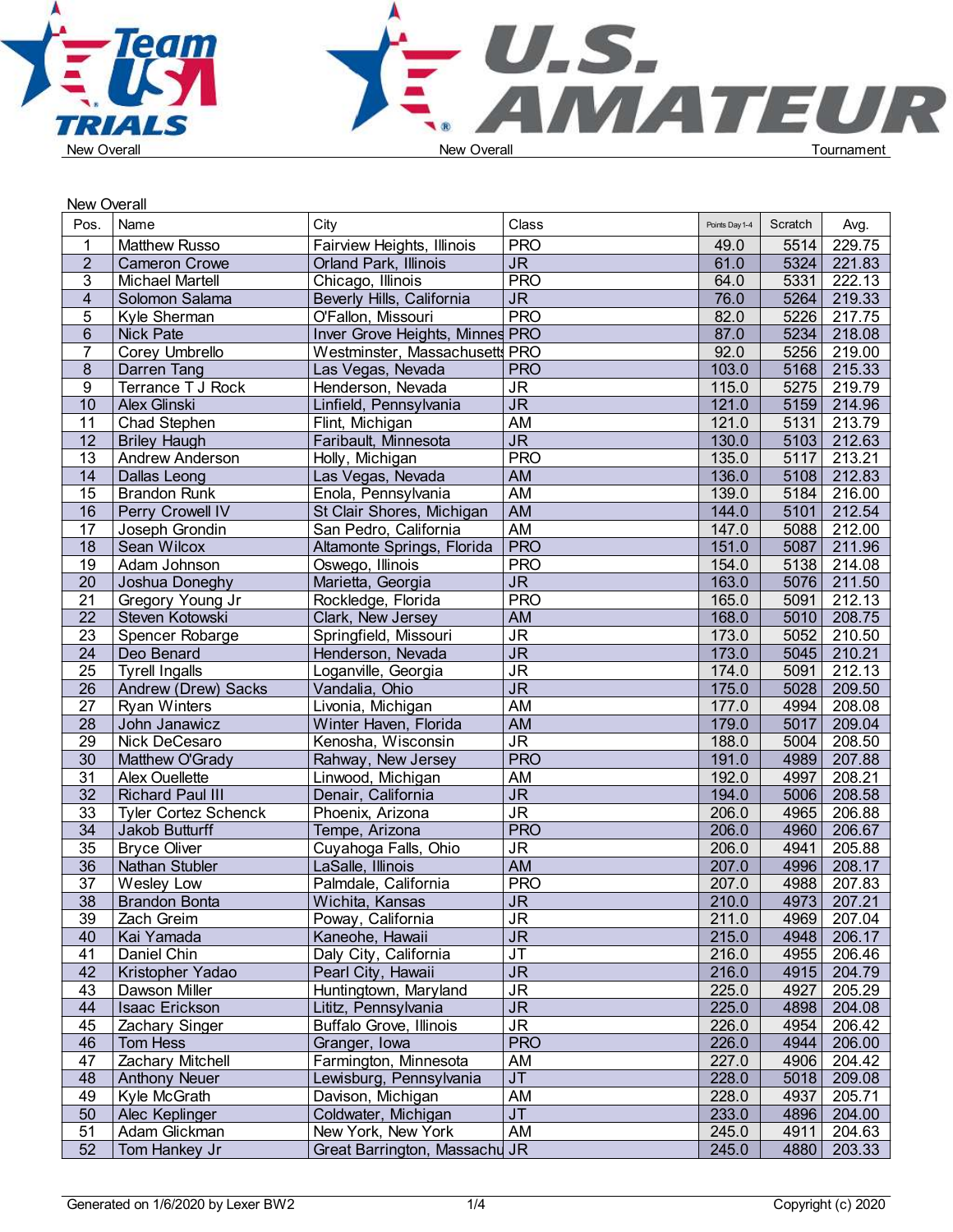



New Overall (Next 1)

| Pos.            | Name                     | City                       | Class                             | Points Day 1-4 | Scratch | Avg.   |  |
|-----------------|--------------------------|----------------------------|-----------------------------------|----------------|---------|--------|--|
| 53              | Joe Gerencser            | Henderson, Nevada          | <b>JR</b>                         | 247.0          | 4876    | 203.17 |  |
| 54              | Nick Larsen              | Cape Coral, Florida        | J <sub>R</sub>                    | 251.0          | 4895    | 203.96 |  |
| 55              | Andrew Guba              | Las Vegas, Nevada          | <b>JR</b>                         | 252.0          | 4884    | 203.50 |  |
| $\overline{56}$ | Andrew Cannuli           | Moorestown, New Jersey     | AM                                | 255.0          | 4866    | 202.75 |  |
| 57              | James Bennett            | Huntingtown, Maryland      | $\overline{\mathsf{JR}}$          | 259.0          | 4859    | 202.46 |  |
| $\overline{58}$ | Julian Michael Salinas   | Richmond, Texas            | $\overline{\mathsf{J}\mathsf{R}}$ | 265.0          | 4866    | 202.75 |  |
| 59              | Peyton Smith             | Loganville, Georgia        | $\overline{\mathsf{J}\mathsf{T}}$ | 269.0          | 4810    | 200.42 |  |
| 60              | <b>Charles Bostic</b>    | Powder Springs, Georgia    | $\overline{\mathsf{J}\mathsf{R}}$ | 270.0          | 4813    | 200.54 |  |
| 61              | <b>Trent Mitchell</b>    | Chicago, Illinois          | AM                                | 272.0          | 4823    | 200.96 |  |
| 62              | Jacob Mullen             | Bellingham, Washington     | <b>JR</b>                         | 274.0          | 4840    | 201.67 |  |
| 63              | Justin O'Shaughnessy     | Jackson, Michigan          | <b>JR</b>                         | 278.0          | 4852    | 202.17 |  |
| 64              | Steven Faulkner          | Butner, North Carolina     | <b>AM</b>                         | 279.0          | 4812    | 200.50 |  |
| 65              | Logan Williams           | Anchorage, Alaska          | AM                                | 280.0          | 4824    | 201.00 |  |
| 66              | <b>Blake Earnest</b>     | Wood River, Nebraska       | AM                                | 280.0          | 4813    | 200.54 |  |
| 67              | Jacob Klein              | East Islip, New York       | <b>AM</b>                         | 282.0          | 4797    | 199.88 |  |
| 68              | Ryan Carlisi             | Trenton, New Jersey        | <b>JR</b>                         | 283.0          | 4816    | 200.67 |  |
| 69              | Ronnie Fujita            | El Sobrante, California    | <b>AM</b>                         | 288.0          | 4801    | 200.04 |  |
| 70              | <b>Patrick Phillips</b>  | Roseboro, North Carolina   | <b>JR</b>                         | 288.0          | 4791    | 199.63 |  |
| 71              | <b>Brandon Dodge</b>     | Cedar Falls, Iowa          | $\overline{\mathsf{J}\mathsf{R}}$ | 290.0          | 4783    | 199.29 |  |
| $\overline{72}$ | Joey Ocello              | Neptune, New Jersey        | JT                                | 291.0          | 4801    | 200.04 |  |
| $\overline{73}$ | Daniel Hall              | Slaton, Texas              | $\overline{\mathsf{J}\mathsf{R}}$ | 292.0          | 4813    | 200.54 |  |
| 74              | Darryl Carreon           | Woodbridge, Virginia       | <b>PRO</b>                        | 292.0          | 4799    | 199.96 |  |
| 75              | Dean Vargo               | Willowwick, Ohio           | AM                                | 296.0          | 4773    | 198.88 |  |
| $\overline{76}$ | <b>Timothy Gruendler</b> | St. Louis, Missouri        | AM                                | 301.0          | 4750    | 197.92 |  |
| $\overline{77}$ | Cody Johnston            | Sandusky, Michigan         | <b>AM</b>                         | 302.0          | 4781    | 199.21 |  |
| 78              | Darwin Wimer             | Mesquite, Nevada           | <b>AM</b>                         | 302.0          | 4759    | 198.29 |  |
| 79              | Kyle Andrews             | Vista, California          | <b>AM</b>                         | 305.0          | 4755    | 198.13 |  |
| 80              | Stephen Hahn             | Sterling, Virginia         | <b>PRO</b>                        | 309.0          | 4717    | 196.54 |  |
| 81              | Jalen Mosley             | Cincinnati, Ohio           | <b>JR</b>                         | 311.0          | 4799    | 199.96 |  |
| $\overline{82}$ | Daniel Hong              | Fullerton, California      | $\overline{\mathsf{J}\mathsf{R}}$ | 311.0          | 4777    | 199.04 |  |
| 83              | <b>Brent Boho</b>        | Colgate, Wisconsin         | AM                                | 325.0          | 4746    | 197.75 |  |
| 84              | Devin Flowers            | Rosedale, New York         | $\overline{\mathsf{J}\mathsf{R}}$ | 327.0          | 4746    | 197.75 |  |
| 85              | <b>Grant Oehler</b>      | Carmel, Indiana            | AM                                | 336.0          | 4721    | 196.71 |  |
| 86              | <b>Maxwell Roers</b>     | Maple Grove, Minnesota     | $\overline{\mathsf{J}\mathsf{R}}$ | 336.0          | 4708    | 196.17 |  |
| $\overline{87}$ | Randal Dunbar            | Milford, Massachusetts     | <b>JR</b>                         | 341.0          | 4686    | 195.25 |  |
| 88              | Jordan Monnens           | Ham Lake, Minnesota        | <b>JR</b>                         | 347.0          | 4689    | 195.38 |  |
| 89              | <b>Kerry Martinez</b>    | Chandler, Arizona          | $\overline{\mathsf{J}\mathsf{R}}$ | 347.0          | 4676    | 194.83 |  |
| 90              | Ashton Yamasaki          | Portland, Oregon           | <b>JR</b>                         | 353.0          | 4674    | 194.75 |  |
| 91              | Dakota Solonka           | Indianapolis, Indiana      | <b>JR</b>                         | 354.0          | 4672    | 194.67 |  |
| 92              | John Nicholas Sommer     | Roscoe, Illinois           | <b>JR</b>                         | 357.0          | 4684    | 195.17 |  |
| 93              | Leoj Chin                | Montclair, California      | <b>JR</b>                         | 357.0          | 4657    | 194.04 |  |
| 94              | Matteo Cittadino         | Fairport, New York         | $\overline{\mathsf{JR}}$          | 358.0          | 4682    | 195.08 |  |
| 95              | Anthony Schanen          | Glendale, California       | AM                                | 361.0          | 4680    | 195.00 |  |
| 96              | Duncan Whitaker          | Poulsbo, Washington        | <b>JR</b>                         | 363.0          | 4666    | 194.42 |  |
| 97              | Jacob Frazier            | Vancouver, Washington      | <b>JR</b>                         | 363.0          | 3721    | 195.84 |  |
| 98              | Michael Duran            | Banning, California        | <b>PRO</b>                        | 368.0          | 4664    | 194.33 |  |
| 99              | <b>Gabriel Alvarez</b>   | Wichita, Kansas            | <b>JR</b>                         | 368.0          | 4597    | 191.54 |  |
| 100             | <b>Brett Lloyd</b>       | Knightdale, North Carolina | <b>JR</b>                         | 375.0          | 4632    | 193.00 |  |
| 101             | Dylan Kelley             | Shelby TWP, Michigan       | <b>JR</b>                         | 376.0          | 4620    | 192.50 |  |
| 102             | Killian Kilpatrick       | Erie, Pennsylvania         | <b>JR</b>                         | 377.0          | 4648    | 193.67 |  |
| 103             | Ian Dohan                | Tampa, Florida             | <b>JR</b>                         | 377.0          | 4616    | 192.33 |  |
| 104             | Brandon Brown            | Ham Lake, Minnesota        | AM                                | 381.0          | 4647    | 193.63 |  |
| 105             | <b>Cerell Cardines</b>   | Las Vegas, Nevada          | $\sf JT$                          | 381.0          | 4637    | 193.21 |  |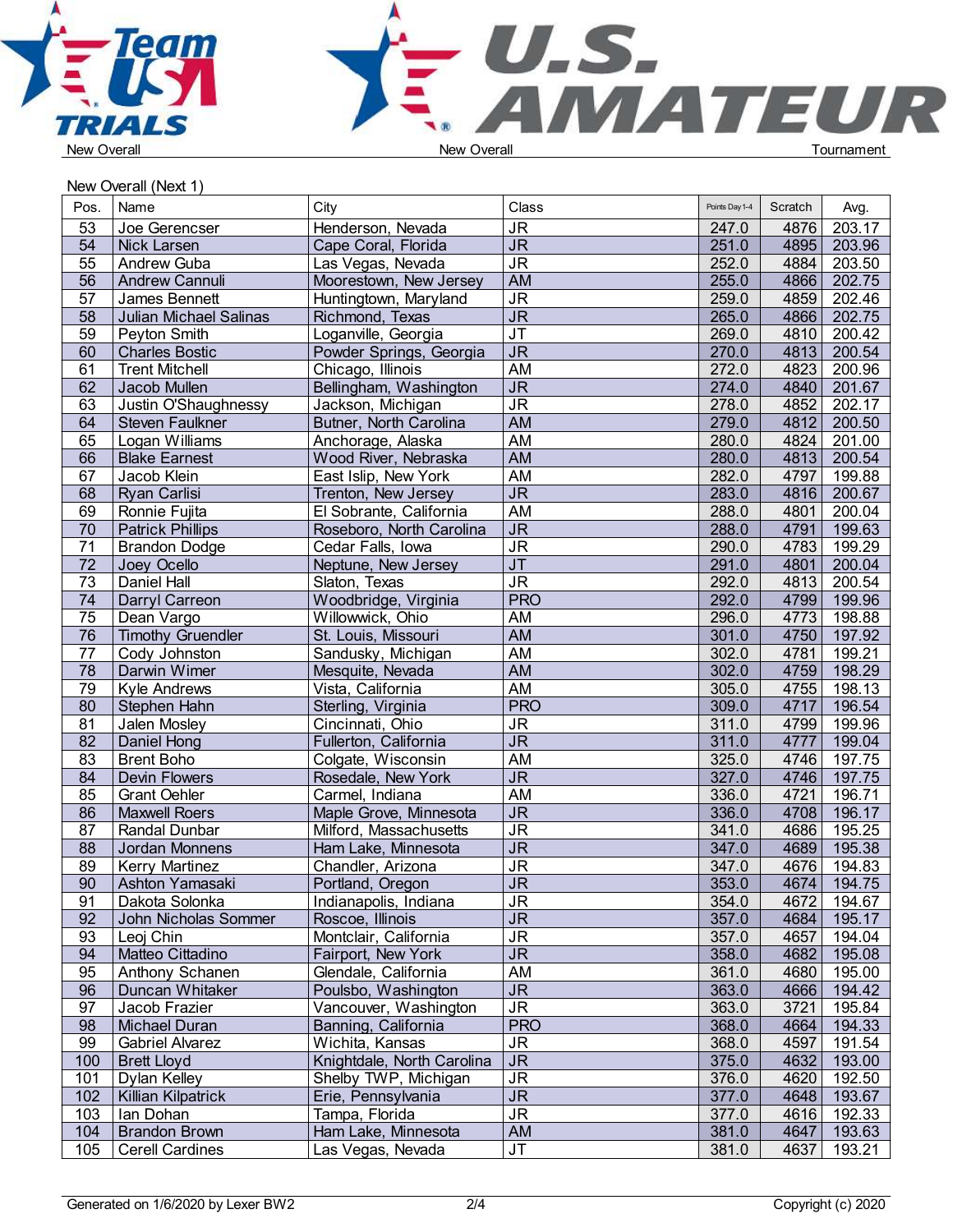



New Overall (Next 2)

| Pos.             | Name                       | City                           | Class                             | Points Day 1-4 | Scratch | Avg.        |  |
|------------------|----------------------------|--------------------------------|-----------------------------------|----------------|---------|-------------|--|
| 106              | <b>Blake Martin</b>        | Oakdale, Minnesota             | <b>JR</b>                         | 385.0          | 4628    | 192.83      |  |
| 107              | Ryan Lee                   | Tempe, Arizona                 | $\overline{\mathsf{J}\mathsf{R}}$ | 389.0          | 4550    | 189.58      |  |
| 108              | <b>Jake Brett</b>          | Kapolei, Hawaii                | $\overline{\mathsf{JR}}$          | 391.0          | 4593    | 191.38      |  |
| 109              | Thomas McNeal              | Snohomish, Washington          | <b>JR</b>                         | 395.0          | 4605    | 191.88      |  |
| 110              | Cotie Holbek               | Burlington, Wisconsin          | <b>AM</b>                         | 396.0          | 4594    | 191.42      |  |
| 111              | Michael Harmon Jr          | Rockledge, Florida             | <b>JR</b>                         | 399.0          | 4602    | 191.75      |  |
| 112              | Jacob Dunnum               | La Crosse, Wisconsin           | <b>AM</b>                         | 400.0          | 4588    | 191.17      |  |
| 113              | <b>Tyler Trombetta</b>     | Highland, Indiana              | AM                                | 406.0          | 4587    | 191.13      |  |
| 114              | Avery Wolf                 | <b>Highland Park, Illinois</b> | $\overline{\mathsf{JR}}$          | 409.0          | 4596    | 191.50      |  |
| 115              | Zack Denton                | Waverly, Iowa                  | <b>JR</b>                         | 412.0          | 4586    | 191.08      |  |
| 116              | Silas Lira                 | Tampa, Florida                 | $\overline{\mathsf{J}\mathsf{R}}$ | 413.0          | 4569    | 190.38      |  |
| 117              | <b>Brandon Kreiner</b>     | Davison, Michigan              | $\overline{\mathsf{J}\mathsf{R}}$ | 413.0          | 4553    | 189.71      |  |
| 118              | Josh Kennedy               | Blaine, Minnesota              | <b>AM</b>                         | 427.0          | 4555    | 189.79      |  |
| 119              | Angelo Biondo              | Cuyahoga Falls, Ohio           | <b>JR</b>                         | 429.0          | 4555    | 189.79      |  |
| 120              | Austin Schultz             | Valparaiso, Indiana            | $\overline{\mathsf{J}\mathsf{R}}$ | 438.0          | 4490    | 187.08      |  |
| 121              | <b>CJ Petrin</b>           | Chattanooga, Tennessee         | <b>JR</b>                         | 439.0          | 4504    | 187.67      |  |
| 122              | Cody Larson                | Coon Rapids, Minnesota         | $\overline{\mathsf{J}\mathsf{R}}$ | 441.0          | 4504    | 187.67      |  |
| 123              | <b>Kirk Mowl</b>           | Ormond Beach, Florida          | <b>JR</b>                         | 442.0          | 4506    | 187.75      |  |
| 124              | <b>Chase Fernandez</b>     | Pearl City, Hawaii             | $\overline{\mathsf{J}\mathsf{R}}$ | 447.0          | 4492    | 187.17      |  |
| 125              | Lamaki Welch               | Ontario, California            | $\overline{\mathsf{J}\mathsf{R}}$ | 449.0          | 3475    | 182.89      |  |
| 126              | Kenneth High               | Lake Mary, Florida             | $\overline{\mathsf{J}\mathsf{R}}$ | 454.0          | 4490    | 187.08      |  |
| 127              | John Haynes                | Taylors, South Carolina        | AM                                | 456.0          | 4464    | 186.00      |  |
| 128              | <b>Carter Milasinovich</b> | Macomb, Michigan               | <b>JR</b>                         | 457.0          | 4471    | 186.29      |  |
| 129              | Matthew LaBonte            | Oak Lawn, Illinois             | <b>JR</b>                         | 458.0          | 4500    | 187.50      |  |
| 130              | Alexander Sorge            | Monmouth Junction, New Je AM   |                                   | 459.0          | 4501    | 187.54      |  |
| 131              | <b>Brian Fink</b>          | New Port Richey, Florida       | <b>JR</b>                         | 459.0          | 4471    | 186.29      |  |
| $\overline{132}$ | Joshua Zilk                | Virginia Beach, Virginia       | $\overline{\mathsf{J}\mathsf{R}}$ | 460.0          | 4507    | 187.79      |  |
| 133              | Costa Gastouniotis         | Goleta, California             | <b>JR</b>                         | 461.0          | 4459    | 185.79      |  |
| 134              | Cody Stermer               | Richfield, Utah                | <b>AM</b>                         | 466.0          | 4475    | 186.46      |  |
| 135              | Alexander Hoffman          | Newark, Ohio                   | <b>AM</b>                         | 466.0          | 4410    | 183.75      |  |
| 136              | David Winters              | Livonia, Michigan              | <b>JR</b>                         | 468.0          | 4457    | 185.71      |  |
| 137              | <b>Harley Shene</b>        | San Jose, California           | $\overline{\mathsf{J}\mathsf{R}}$ | 474.0          | 4397    | 183.21      |  |
| 138              | Michael Mirabile           | Coram, New York                | <b>JR</b>                         | 475.0          | 4433    | 184.71      |  |
| 139              | Michael Pyse               | Rochester, Minnesota           | <b>JR</b>                         | 478.0          | 4424    | 184.33      |  |
| 140              | Andrew Jensen              | Rockford, Illinois             | <b>AM</b>                         | 494.0          | 4309    | 179.54      |  |
| 141              | Eddie Langdon              | Bonaire, Georgia               | AM                                | 496.0          | 4338    | 180.75      |  |
| 142              | Anthony Desko              | Kingwood, Texas                | <b>JR</b>                         | 501.0          | 4371    | 182.13      |  |
| 143              | Joshua Ross                | Schenectady, New York          | <b>JR</b>                         | 502.0          | 4393    | 183.04      |  |
| 144              | <b>Caleb Andrews</b>       | Las Vegas, Nevada              | AM                                | 507.0          | 4222    | 175.92      |  |
| 145              | Nickolas Freiberg          | Sparks, Nevada                 | <b>JR</b>                         | 518.0          | 4382    | 182.58      |  |
| 146              | Darin Bloomquist           | Rhinelander, Wisconsin         | <b>JR</b>                         | 520.0          |         | 4352 181.33 |  |
| 147              | Louis Luna                 | Rosamond, California           | $\overline{\mathsf{JR}}$          | 523.0          |         | 4379 182.46 |  |
| 148              | <b>Charles Wilken</b>      | Fort Mill, South Carolina      | <b>JR</b>                         | 530.0          | 4291    | 178.79      |  |
| 149              | <b>Todd Pizanowski</b>     | Marion, Illinois               | AM                                | 534.0          | 4285    | 178.54      |  |
| 150              | <b>Bryan Osborne</b>       | Cypress, California            | <b>PRO</b>                        | 534.0          | 3265    | 171.84      |  |
| 151              | Calvin Au                  | Daly City, California          | AM                                | 551.0          | 4311    | 179.63      |  |
| 152              | Jordan Bryant              | Detroit, Michigan              | AM                                | 552.0          | 4281    | 178.38      |  |
| 153              | Dale Weaver                | Cedar Rapids, Iowa             | <b>JR</b>                         | 555.0          | 4202    | 175.08      |  |
| 154              | Brian DeLuisa-Anderson     | Gladstone, Oregon              | <b>JR</b>                         | 572.0          | 4246    | 176.92      |  |
| 155              | Devin Dowdle               | Indian Springs, Alabama        | <b>JR</b>                         | 575.0          | 4210    | 175.42      |  |
| 156              | Bradley Baltazar           | Renton, Washington             | <b>JR</b>                         | 580.0          | 4221    | 175.88      |  |
| 157              | Sebastian Beth             | Sturtevant, Wisconsin          | <b>JR</b>                         | 585.0          |         | 4119 171.63 |  |
| 158              | Carson Opela               | Rio Rancho, New Mexico         | <b>JR</b>                         | 591.0          |         | 4185 174.38 |  |